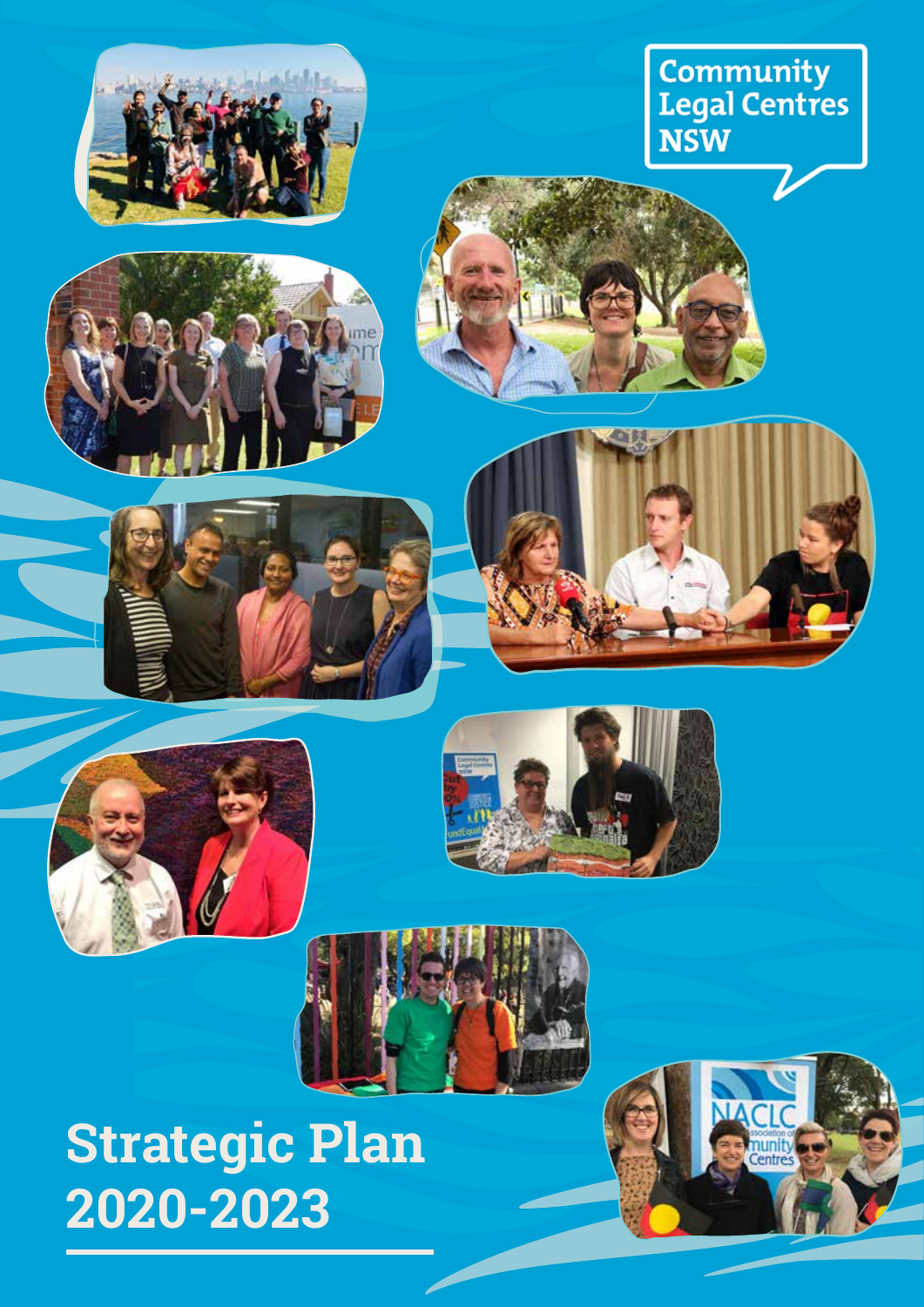# Foreword

Welcome to the Community Legal Centres NSW Strategic Plan 2020-2023.



Our plan reflects contributions from our members, our partners

in the justice sector, our staff and volunteers. While ever-growing demand for community legal centre services remains a constant, much else has changed in the legal assistance landscape since our last strategic plan.

As our external environment is reshaped, we are adapting our practices to meet the challenges we face today, and the ones we anticipate in the future.

Community legal centres in NSW do great work and they deserve the best possible support and leadership from their peak. Our strategic plan sets out how we will use our limited resources to get the best outcomes for our members and for the communities we serve.

We retain a focus on social justice outcomes for the people and communities in NSW who lack the same ease of access to justice that others take for granted. We acknowledge our responsibility to contribute to a just society and to work with communities of which we're a part. We recognise our role is to support our members to deliver the services their communities need and value. We commit to operating in ways that reflect our principles.

Community Legal Centres NSW will monitor its performance against this plan and be accountable for the results.

*Arlia Fleming Chair*

# About Community Legal Centres NSW

Community Legal Centres NSW is the peak representative body for almost 40 community legal centres in NSW.

Our small team based in Surry Hills supports, represents and advocates for our members, and the legal assistance sector more broadly, with the aim of increasing access to justice for people in NSW.

# What are community legal centres?

Community legal centres are independent non-government organisations that provide free legal services to people and communities, particularly to people facing economic hardship and discrimination.

Community legal centres provide a safety net to prevent people's legal problems from escalating. Without early legal advice, families can break down and health problems can escalate; people can be unnecessarily evicted and can lose their jobs.

*We acknowledge the Traditional Owners, Custodians and Elders of the Gadigal People of the Eora Nation, past and present, on whose traditional land we work.*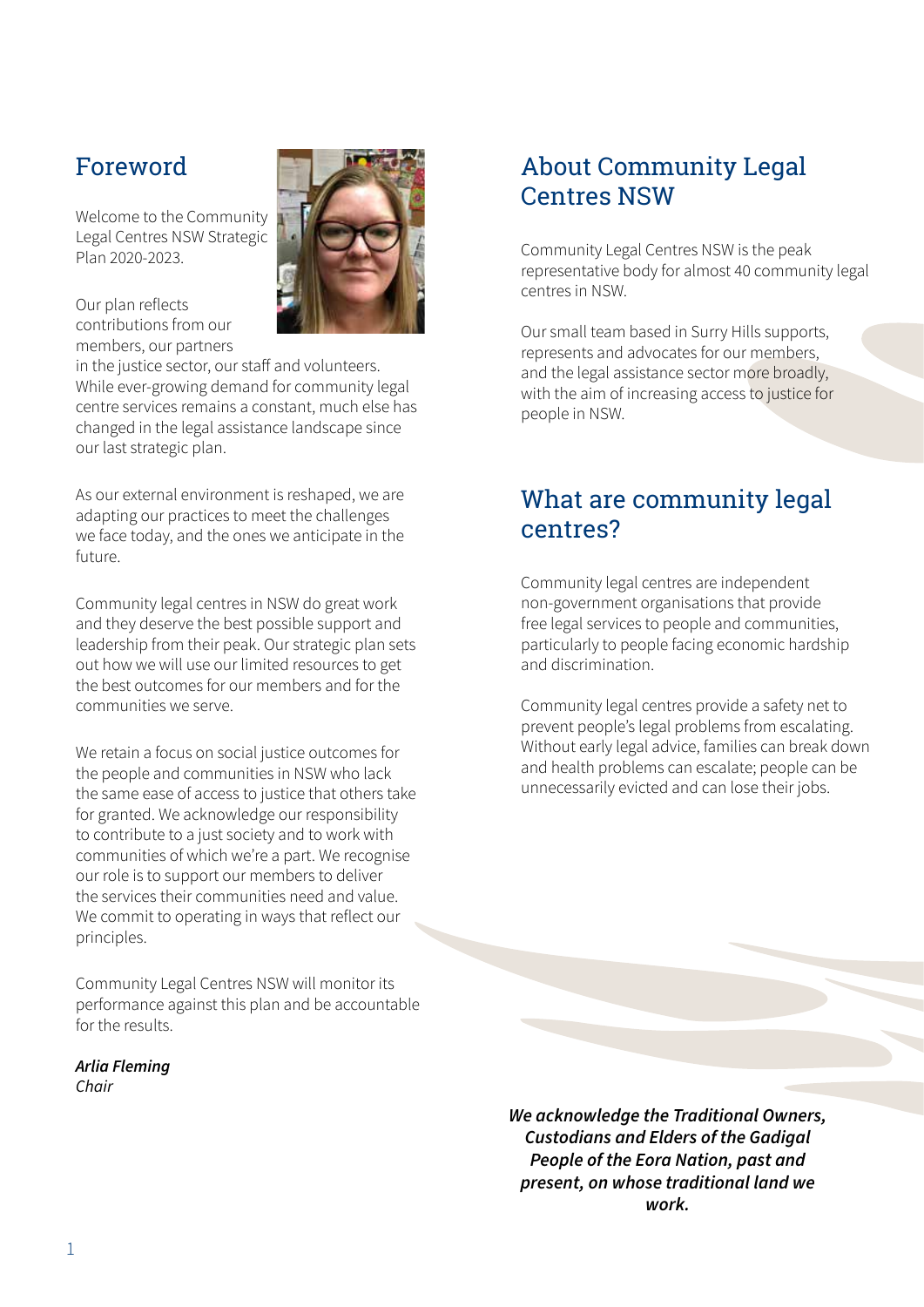# Our vision

 A fair and inclusive NSW with access to justice for all, and a strong and resilient community legal assistance sector.

### Our work is underpinned by our commitment to:

- Contribute to justice outcomes for First Nations Peoples.
- Source solutions to problems from the communities experiencing them.
- Work in ways that are collaborative, principled and that strengthen democracy.
- Build the capacity of our members to provide quality services and advance social justice in their communities.

# Our values

We are committed to:

- Collaboration
- Cultural safety
- Diversity
- Equality
- Excellence
- Fairness
- **Integrity**
- Respect

 $\overline{2}$ 

# How we achieve our vision

- We **advocate** for progressive law reform and social justice directly to government and in the broader community. 1.
- We **provide** high-quality services for our members, which help them to provide high-quality services to their communities. 2.
- We **support** and build the communities we are part of, to create strong, well-informed and capable communities. 3.
- We are a **strong, principled and community-led**  organisation. 4.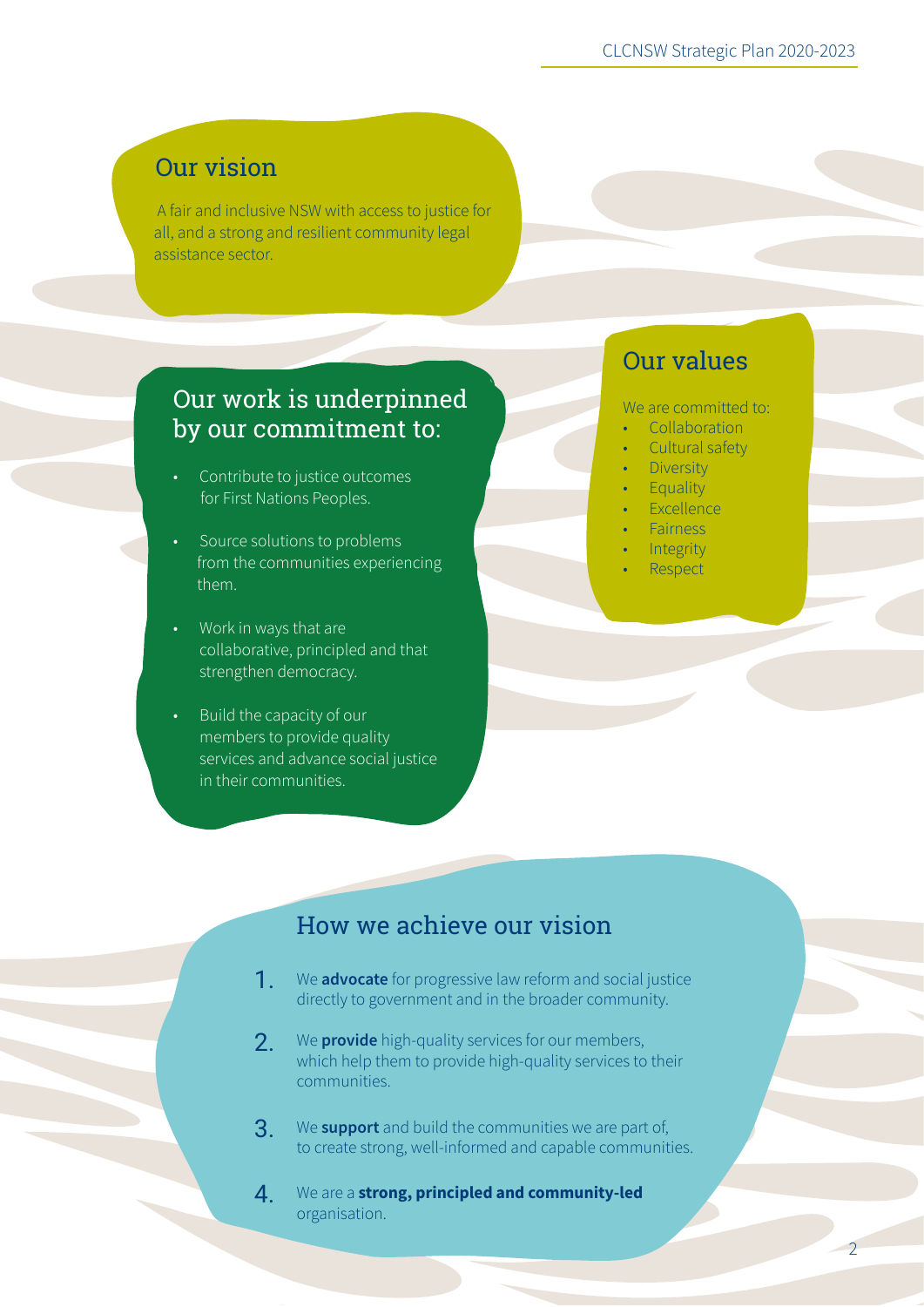**We advocate for progressive law reform and social justice directly to government.**

# Ongoing activities 2020-2023 goals

- a. Engaging in strategic policy and law reform, particularly in those areas identified as priorities by our members.
- b. Responding constructively to the legislative and policy agenda of government.
- c. Working in close partnership with our members, our peak, the legal and community sectors to strengthen public policy and promote justice outcomes for the communities we work with.
- d. Supporting the advocacy and campaigns of like-minded organisations.

- a. Become a recognised and respected public voice on progressive law reform and social justice.
- b. Support the creation of advocacy networks where they are needed but do not yet exist.
- c. Develop a strategic framework to evaluate our advocacy.
- d. Improve collaborative service planning across the legal assistance sector, based on partnership principles.
- e. Develop and implement a coordinated political engagement strategy.
- f. Agree a new Statement of Cooperation with the Aboriginal Legal Service NSW/ACT, and encourage the sector to engage with and support the work of the Aboriginal Legal Service NSW/ACT and its peak.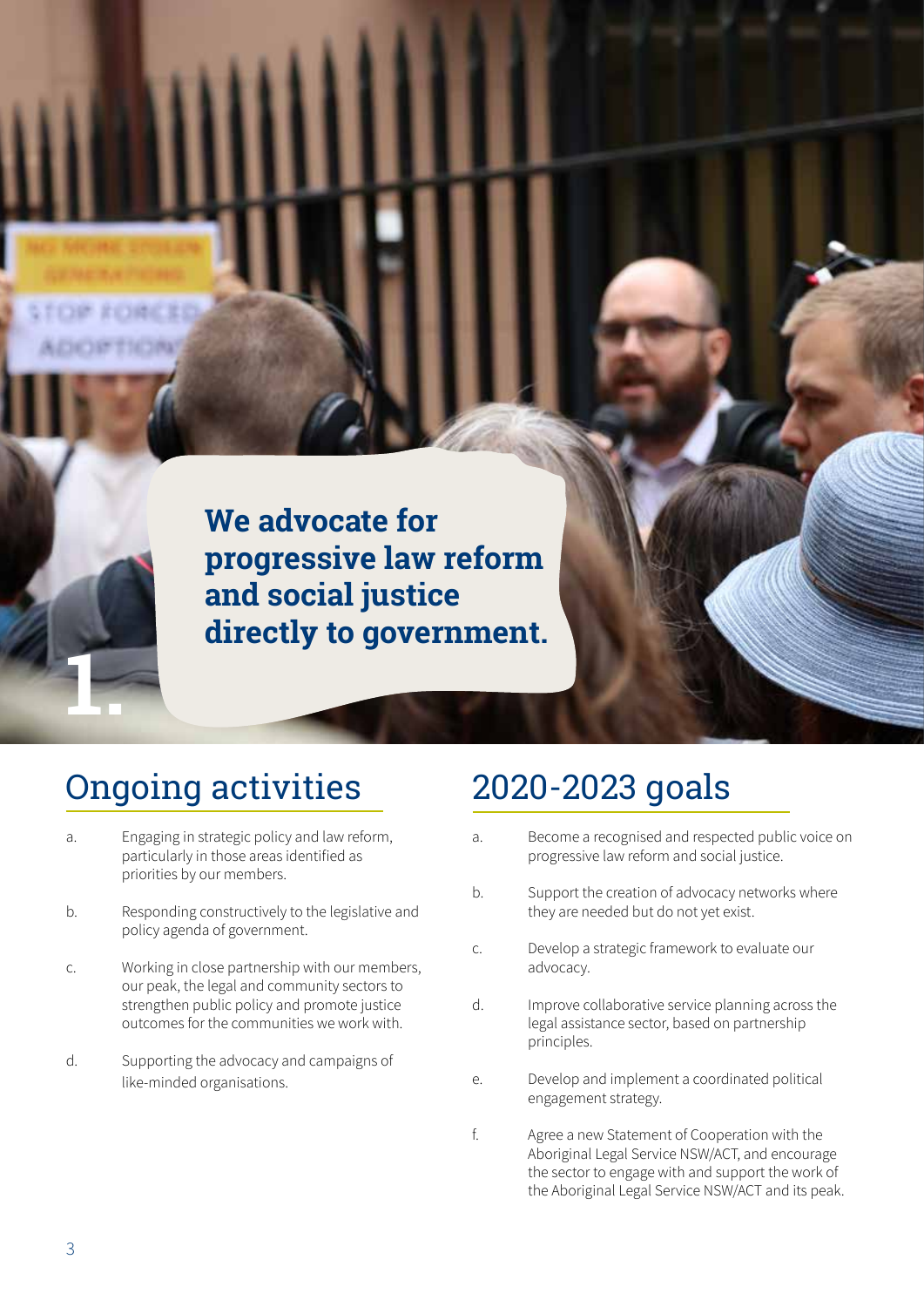**We provide highquality services to our members, which assist them to provide highquality services to their communities.**

# Ongoing activities 2020-2023 goals

- a. Advocating for adequate sector funding overall and sufficient funding for individual centres.
- b. Leading and supporting ongoing learning, reflection and evaluation across our sector.
- c. Supporting the internal and external communications of our members, including via digital tools.
- d. Fostering and showcasing creativity and innovation across the sector.
- e. Enabling sharing and learning through providing quarterly networking events and training.
- f. Supporting professional standards, including through the accreditation and public indemnity insurance schemes.
- g. Providing professional financial management services on a fee-for-service basis.
- h. Enhancing our members' relationships with funders, including working with funders to identify effective ways of demonstrating the value of our work, and supporting members with compliance and reporting.

- a. Contribute to the development of a new National Legal Assistance Partnership Agreement and improved management of the NSW community legal centres program to deliver sufficient and fairly distributed funding for members.
- b. Foster sector discussion of new and innovative models of legal service delivery, including child care and protection and Aboriginal legal access, promoting these where developed.
- c. Implement a system for regularly giving members the opportunity to provide anonymous feedback on our performance.
- d. Expand our Financial Service to ensure ongoing self-sufficiency of the service.
- e. Provide platforms for members to showcase their work and develop their storytelling ability.
- f. Use Phase III changes to the National Accreditation Scheme to encourage understanding of accreditation as a means of quality improvement.
- g. Review quarterly sector-wide meeting practices to maximise the experience of people participating remotely.
- h. Help members reflect on governance strength and provide targeted supports for centres in need.
- i. Provide opportunities for members to discuss sector issues, including workforce issues such as salary parity with Legal Aid NSW.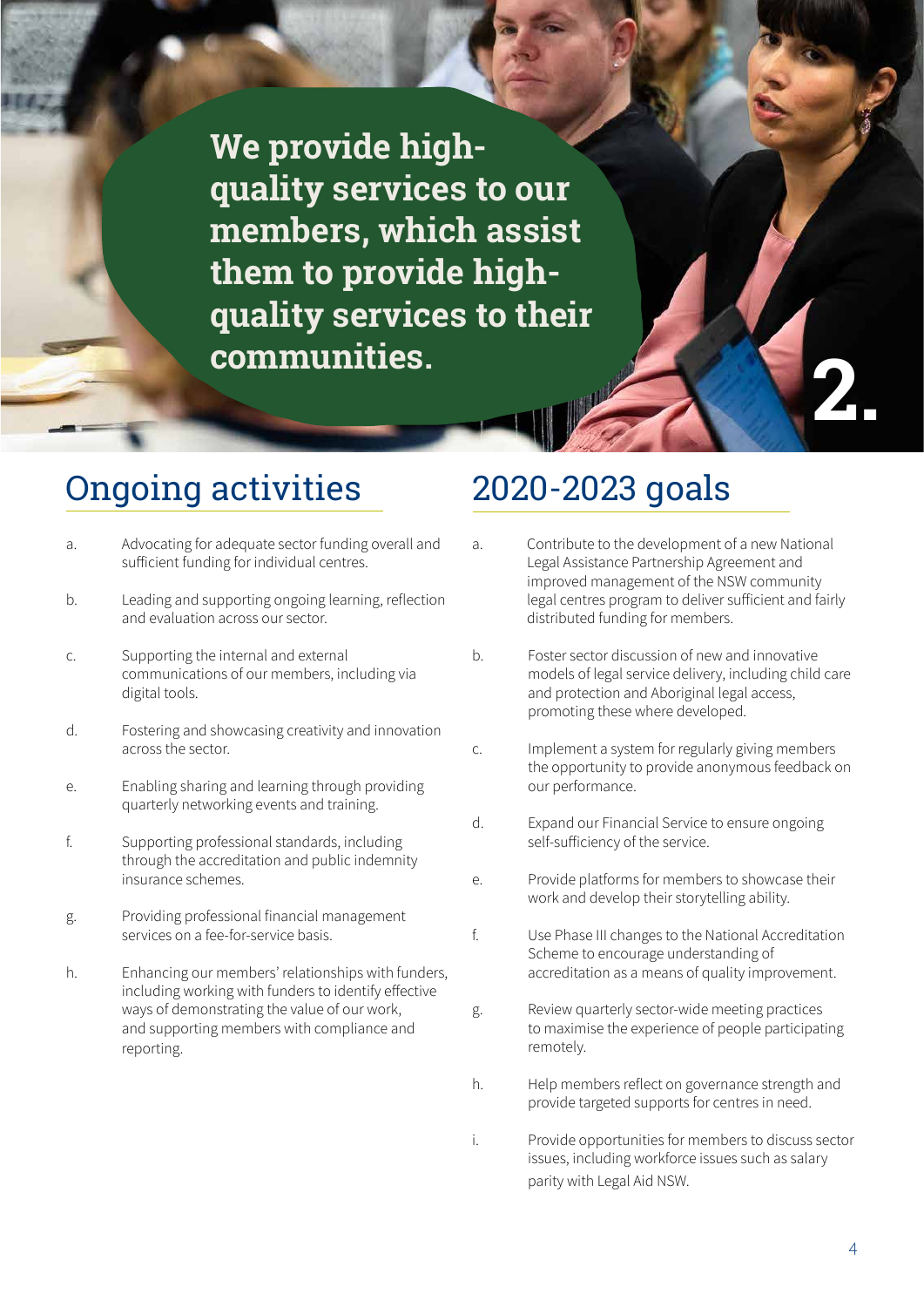**We support and build the communities we are part of, to create strong, well-informed and capable communities.**

# Ongoing activities 2020-2023 goals

- a. Increasing awareness of the importance of legal assistance with the public, civil society, and potential funders.
- b. Working collaboratively across various sectors to increase access to justice.
- c. Leading the sector in developing culturally safe and appropriate practices for working with First Nations people and communities.
- d. Supporting First Nations workers in the sector.

a. Partner with researchers to increase knowledge of access to justice issues and support reforms that generate justice outcomes.

Class Strategic Plan 2020-2023

- b. Explore potential to increase and diversify funding sources for the sector.
- c. Review the Aboriginal Cultural Safety Workbook and drive a sector-wide reflection on Reconciliation Action Plan development and implementation.
- d. Evaluate and renew the Community Legal Centres NSW membership program.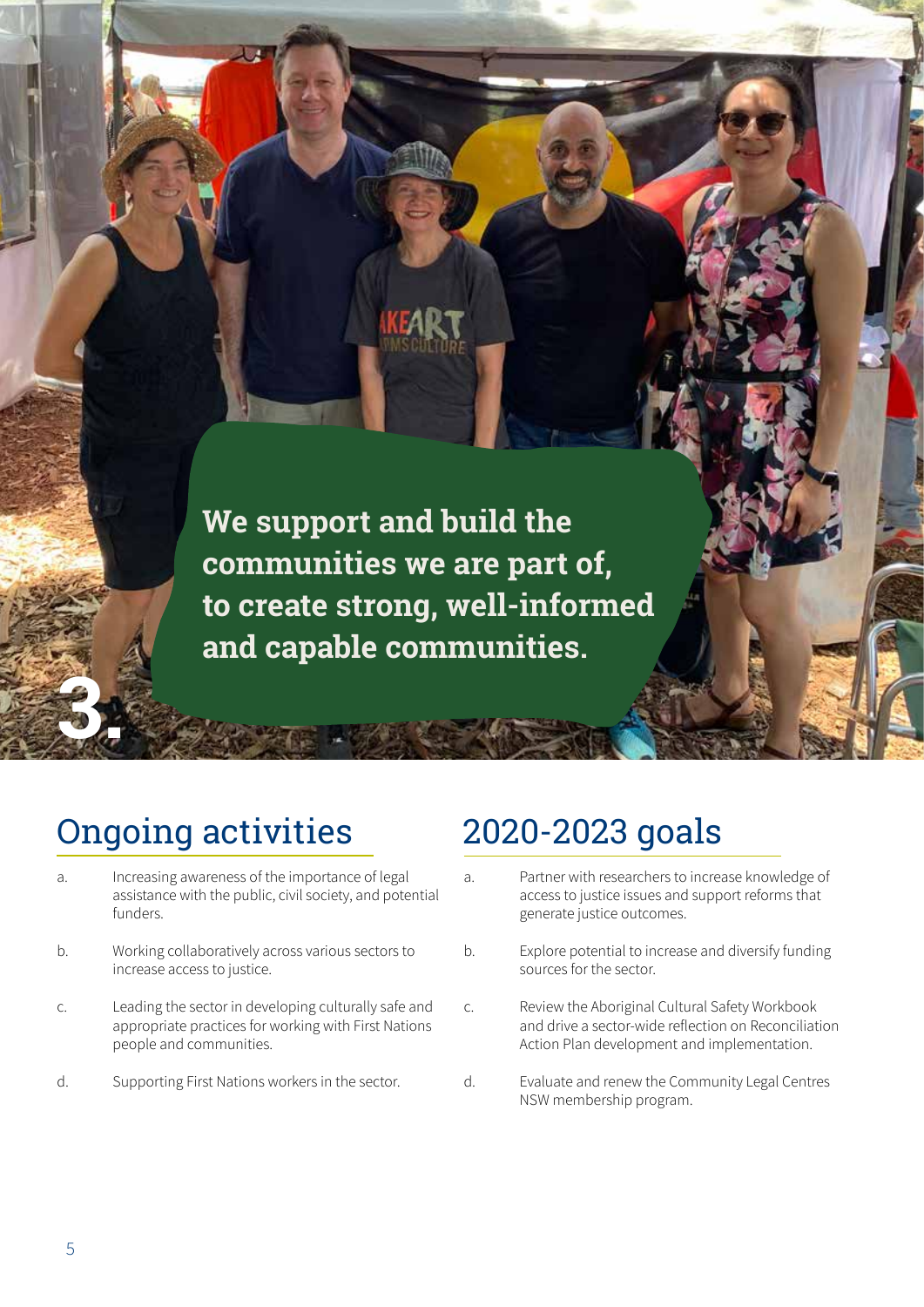# **We are a strong, principled and community-led organisation.**

# Ongoing activities 2020-2023 goals

- a. Acting strategically and being guided by our members.
- b. Resourcing an engaged board.

- c. Reviewing and reforming organisational practice to ensure quality improvement across the organisation.
- d. Creating a respectful, supportive and culturally safe working environment.
- e. Having a well-coordinated and principled internship program.
- f. Maintaining strong and respectful relationships with pro bono firms, funders and service delivery partners.
- g. Working to attain enhanced and secure funding for the organisation, ideally from a diversity of sources.

- a. Generate policies and procedures in all areas of work that reflect the standards of our accreditation program.
- b. Develop and implement a new Reconciliation Action Plan.
- c. Develop three-year budgeting to inform organisational planning.
- d. Conclude a new Enterprise Agreement.
- e. Explore alternative funding sources that might be accessed to support the organisation's strategic goals.